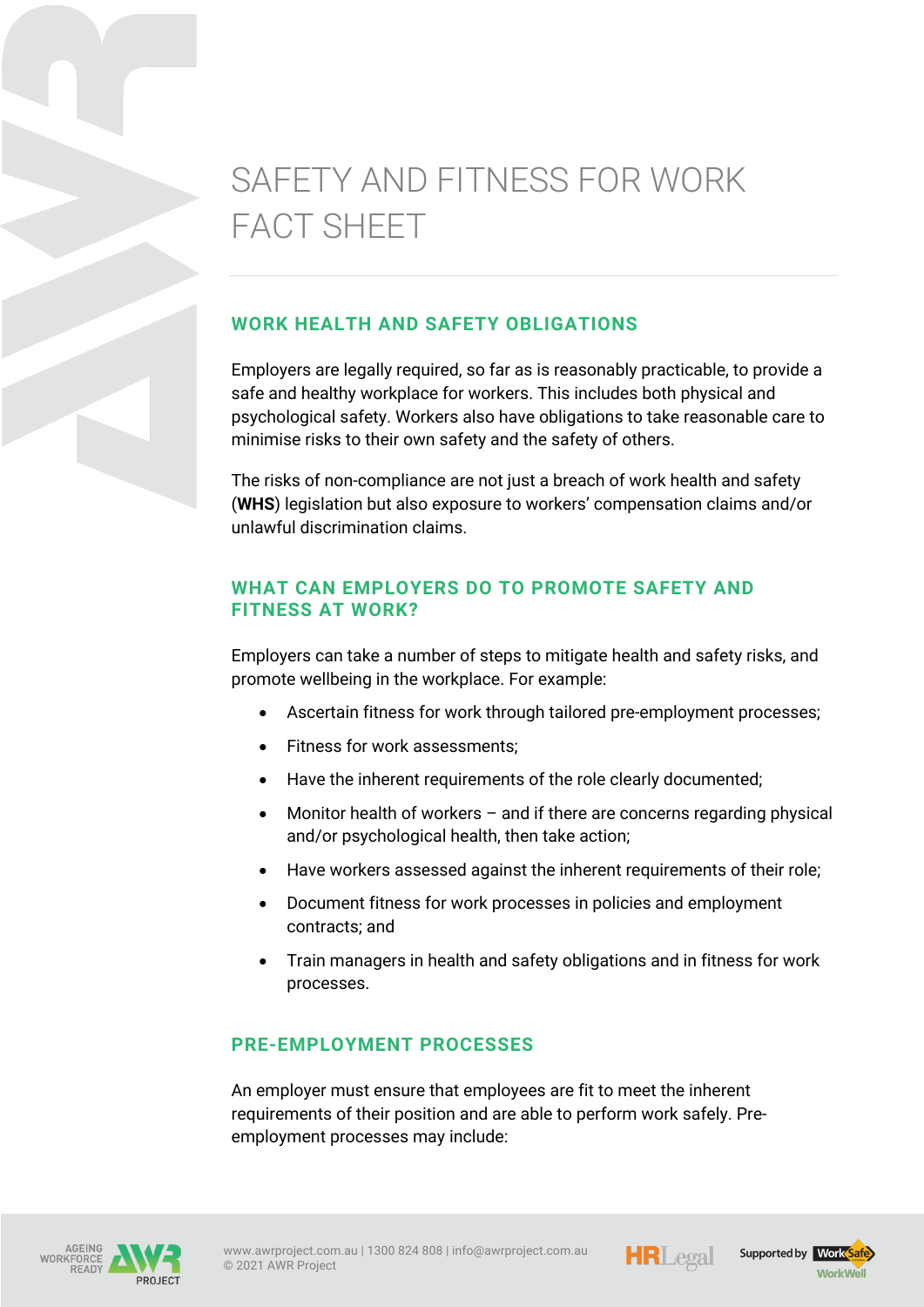- a) a functional assessment;
- b) pre-employment health questionnaire;
- c) psychometric testing; and/or
- d) drug and/or alcohol testing.

Pre-employment questionnaires should be directed at ascertaining whether the candidate is capable of fulfilling the inherent requirements of the role.

# **WHAT ARE INHERENT REQUIREMENTS OF A ROLE?**

The inherent requirements of the role are the key physical, cognitive and psychosocial demands of a position. They are characteristics or essential requirements of the employment, as opposed to peripheral requirements.

Understanding the inherent requirements of the role assists an employer with pre-employment processes, management of workers compensation claims, and determining an employee's ongoing fitness for work.

# **MONITORING THE HEALTH OF EMPLOYEES DURING EMPLOYMENT**

Employers should take a proactive approach to monitoring health – rather than waiting for an incident/injury to occur or escalate. Safety is fundamental irrespective of the worker's age.

A medical assessment may be needed where an employee sustains an injury or if the employer has concerns that the employee does not have capacity to undertake their role safely.

Some signs that medical information may be needed to assess fitness for work include:

- Visible physical issues or complaints (weight/back issues);
- Absenteeism patterns and decline in punctuality;
- Minor incidents/accidents; and/or
- Psychological health change in behaviour/performance.

#### **UNLAWFUL DISCRIMINATION**

Anti-discrimination legislation in all States and Territories, and at the Federal level, prohibits discrimination based on a broad range of protected attributes including age and disability.